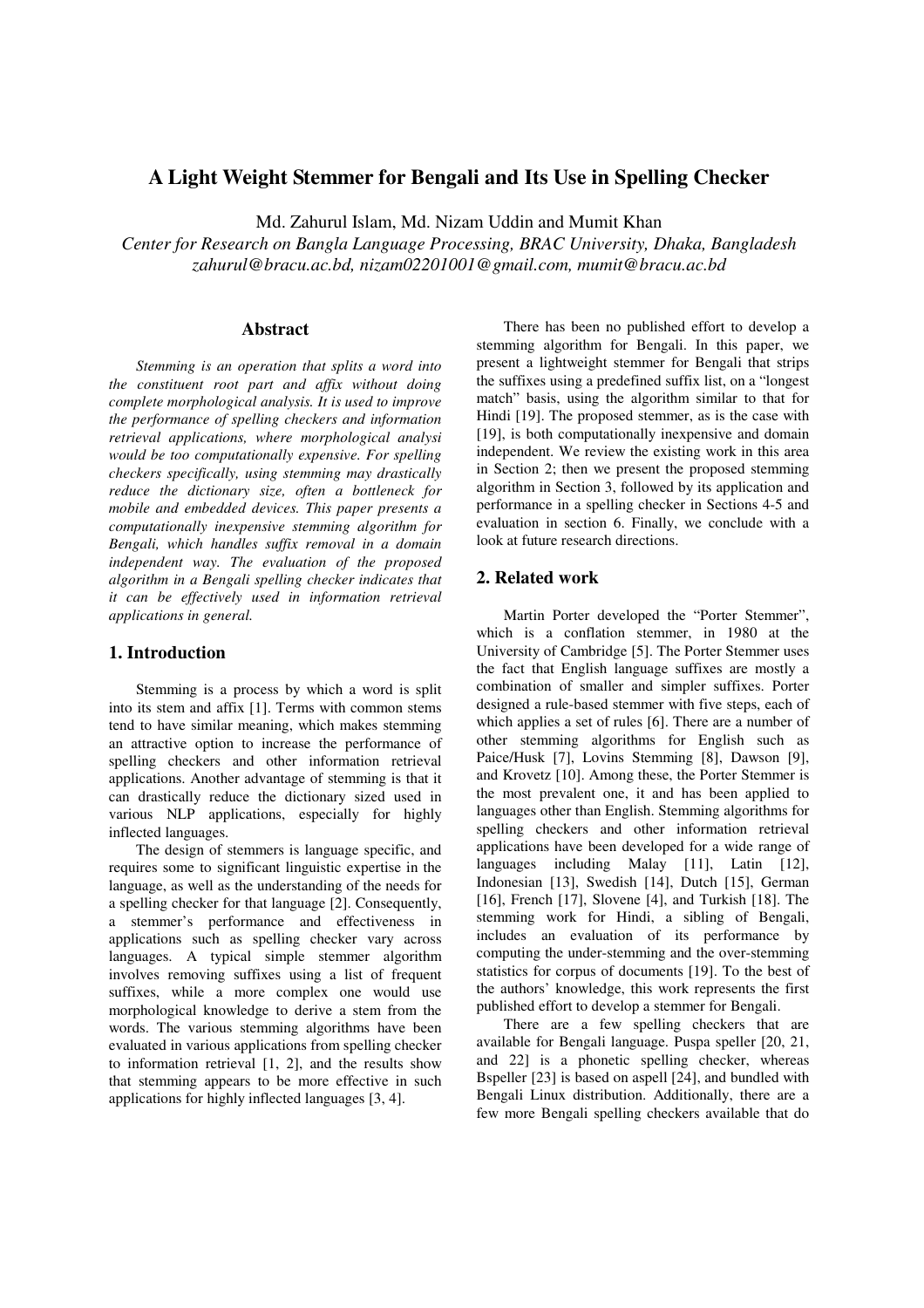not document the methodology and distributed as closed source application.

# **3. Stemming algorithm for Bengali**

Bengali is a highly inflected language with relatively free or pragmatically free word order. All Bengali verbs are inflected forms of verb roots; in addition, a significant number of nouns and a few adjectives can be inflected as well.

## **3.1. Noun inflection**

Bengali nouns are inflected for case, including nominative, objective, genitive (possessive), and locative. The case marking pattern for each noun being inflected depends on the noun's degree of animacy. When a definite article such as - (singular) or -

 (plural) is added, as in the Tables (1 and 2) below, nouns are also inflected for number. [30]

|  |  |  |  | Table 1: Singular noun inflections |
|--|--|--|--|------------------------------------|
|--|--|--|--|------------------------------------|

|                   | Animate | <i>Inanimate</i> |
|-------------------|---------|------------------|
| <b>Nominative</b> |         |                  |
| Objective         |         |                  |
|                   |         |                  |

|                 | Animate | <i>Inanimate</i> |
|-----------------|---------|------------------|
| <b>Genitive</b> |         | র                |
| Locative        |         |                  |

**Table 2: Plural noun inflections** 

|                   | Animate | <i>Inanimate</i> |
|-------------------|---------|------------------|
| <b>Nominative</b> |         |                  |
| Objective         |         |                  |
| <b>Genitive</b>   |         |                  |
| Locative          |         |                  |

#### **3.2. Verb inflection**

Bengali verbs are either finite or non-finite. Nonfinite verbs are not inflected for tense or person; finite verbs are fully inflected for person (first, second, third), tense (present, past. future) tense, aspect (simple, perfect, progressive), and honor

**Table 3: Verb inflections** 

|                            | <b>Present</b> |                |         | Past            |  |                   | <b>Future</b>  |         |               |                 |
|----------------------------|----------------|----------------|---------|-----------------|--|-------------------|----------------|---------|---------------|-----------------|
| <b>Verb</b><br><b>Root</b> | <b>Simple</b>  | Continu<br>ous | perfect | Subju<br>nctive |  | Simple   Habitual | Continu<br>ous | Perfect | <b>Simple</b> | Subju<br>nctive |
| (1st)<br>কর<br>person)     |                |                |         |                 |  | ম                 |                |         | করব           |                 |
| বল<br>(2nd)<br>Person)     | বল             | বলছ            |         |                 |  |                   |                |         |               |                 |
| (3rd)<br>person)           |                |                |         |                 |  |                   |                |         |               |                 |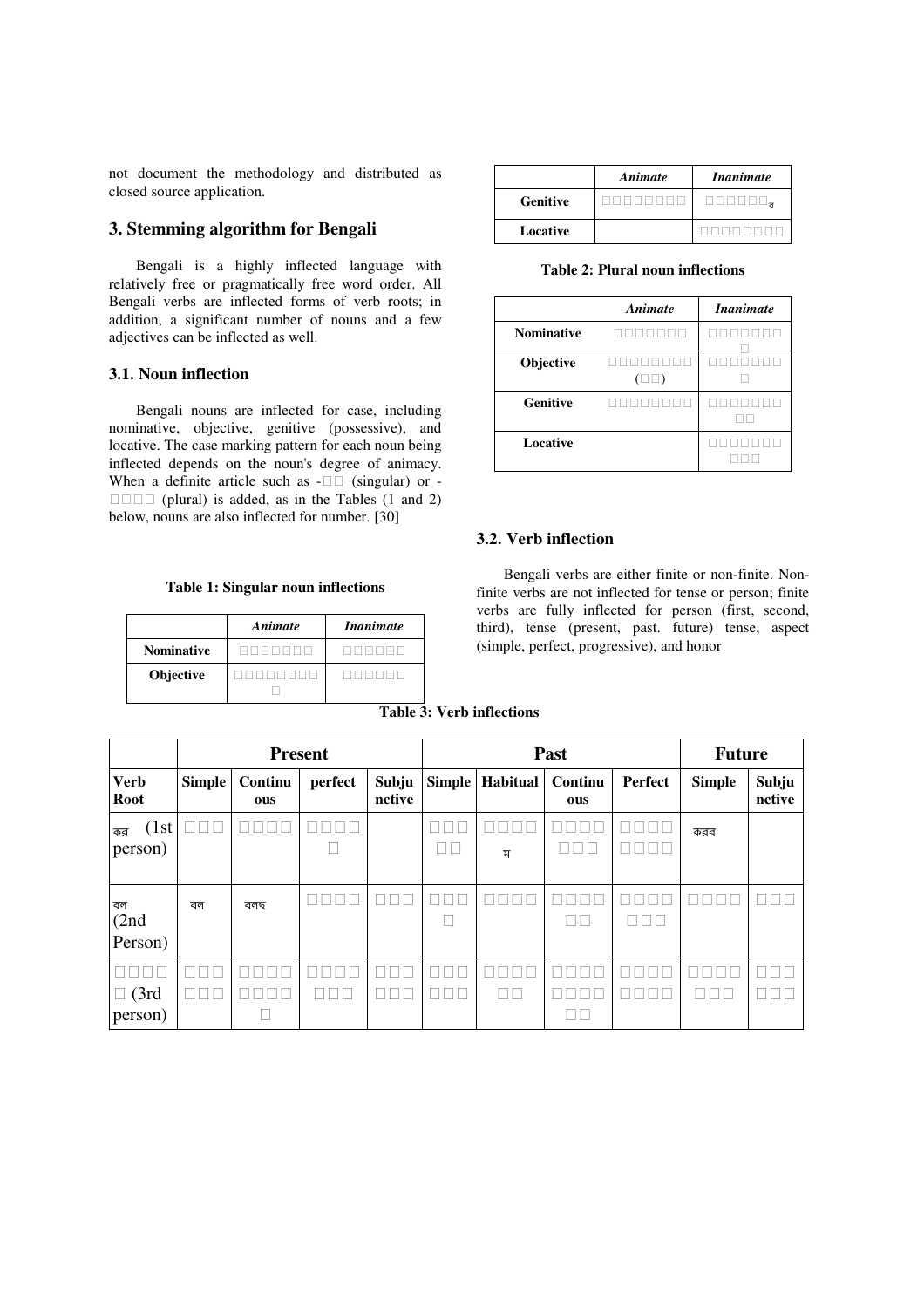(intimate, familiar, and formal), but not for number. Each inflection is indicated by a suffix. Additionally, the suffixes indicating tense and aspect can be replaced by conditional, imperative, and other special inflections [30]. The number of inflections on many verb roots can total more than 450. A few examples of Bengali verb inflexion are given below in Table 3.

### **3.3. Adjective inflection**

In Bengali, adjectives are rarely inflected for the gender, number or person of the nouns or pronouns they qualify. A few adjectives can be inflected to denote the female gender  $(e.g., \rightarrow)$ , ->

) but these can be considered sanskritisms rater than general phenomena.

#### **3.4. Algorithm**

A word may contain suffixes or prefixes. We should note that our stemming algorithm only strips suffixes from words. In the algorithm, a suffix is not necessarily the shortest possible one as one would expect, but may contain other suffixes as well. For example, the word " $\frac{1}{2}$ " consists of four suffixes:  $\frac{1}{2}$  +  $\frac{1}{2}$  +  $\frac{1}{2}$  +  $\frac{1}{2}$  +  $\frac{1}{2}$  +  $\frac{1}{2}$  +  $\frac{1}{2}$  +  $\frac{1}{2}$  +  $\frac{1}{2}$  +  $\frac{1}{2}$  +  $\frac{1}{2}$  +  $\frac{1}{2}$  +  $\frac{1}{2}$  +  $\frac{1}{2}$  $f + f + \overline{x}$ . In this paper, asider as one suffix however, we consider as done in the Hindi stemmer [19]; though grammatically not a suffix, it is computationally easier for stripping from the stems. We have found 72 suffixes for verbs, 22 for nouns, and just 8 for adjectives for Bengali language. We also order the suffixes according to the length so that the longest suffix will be at the top of the list. We are always finding which suffix from suffix list matches with given word from right. If matches found then remove the given word to stem and root. We have tried to strip the larger suffix first then smaller and so on. There are few cases we can't get actual root after stemming. For an example Bengali verb the actual root is but we will get , this type can be solved after we get the stem. Table 4 shows a few results of the Bengali stemmer. The first four entries are Bengali nouns, the fifth entry is an adjective and the last five entries are verbs.

| Word | <b>Stem</b> | Suffix |
|------|-------------|--------|
|      | কলম         |        |
|      |             |        |
|      |             |        |
|      |             | সব     |
|      |             |        |
|      |             |        |
|      | কর          |        |
|      |             |        |
|      |             |        |
|      |             | ব      |
|      |             |        |
|      |             |        |

#### **4. Spell check using stemming**

A Bengali spelling checker is an essential component of many of the common desktop applications such as word processors as well as the more exotic applications, such as a machine language translator. One particular challenge facing the development of a usable spelling checker for Bengali is most Bengali words are inflected, and follow complex orthographic rules, in part a result of the large gap between the spelling and pronunciation of a word [2]. Though there are many spelling checkers available for Bengali but biggest trade of these spelling checkers is they can't handle inflection related word.

In the following sections we will describe the steps in the process of checking the spelling of a word on our spelling checker using stemming:

(a) Detect whether it is misspelled or not,

(b) Generate suggestions if it is misspelled, and

Lastly, we show the performance and evaluation of our stemmer in spelling checking.

#### **4.1. Error types and detection**

To give suggestions for a misspelled word, the first step for a spelling checker is to detect the misspelled word. But before detecting a misspelled word, we need to know what a misspelled word is. Misspelled words or errors can be of many types, such as typographical error (e.g., misspelling 'spell' as '*speel'*), cognitive error (e.g., misspelling 'separate' as *'seperate'*), etc. Damerau [14] finds that 80% [25, 26] of all misspelled words (non-word

**Table 4: Result of our stemming algorithm**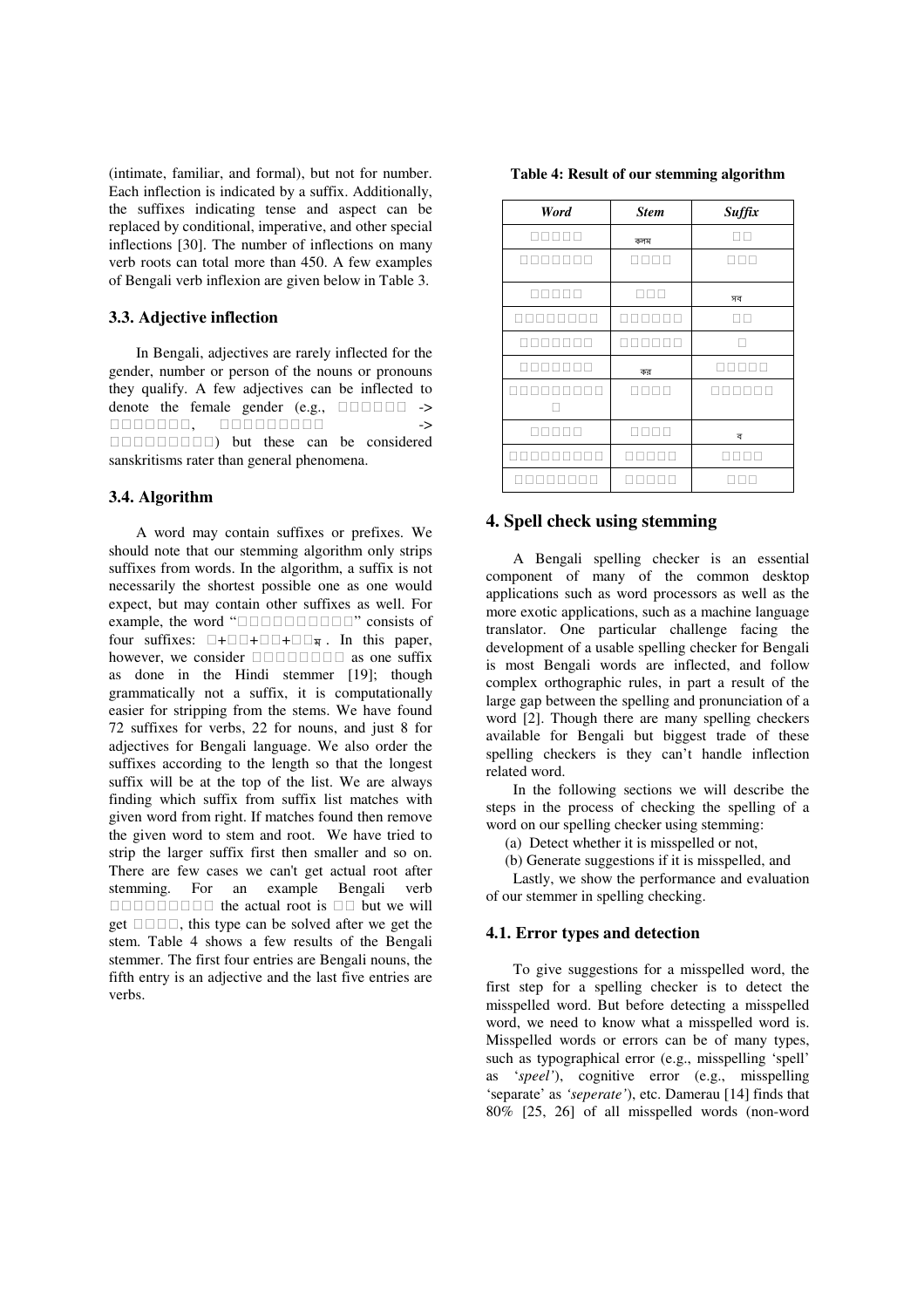errors) in a sample of human keypunched text were caused by single error misspellings, i.e., any of the following errors for Bengali words:

- a) Deletion. For example: mistyping as
- b) Insertion. For example: mistyping  *as*
- c) Substitution. For example: mistyping as
- d) Transposition. For example: mistyping চমক <mark>as চক</mark>ম

To detect an error first look up at root words dictionary. If not found then tries to find out the stem if not this is erroneous string.

## **4.2. Suggestion generation**

We already discussed different types of error that may occur in Bengali word. But, in a spelling checker using stemming these errors may occur in stem and suffix portion. Here are some explanations with some examples of the operations:

**4.2.1. Suggestion Generation of Deletion Errors.**  User may forget to type one character in a word. Suppose user made mistake and the given word is "পরিচাক" which is miss spelled. The spelling checker will make it "পরিচালক" by inserting character "ল". For the word "পরিচাক" it will insert all the Bengali letters one by one in all possible position in the suffix and finds the best match and finally if it makes a valid word, it just added to the suggestion. In that case the correct word will be top of the suggestion list. We used edit-distance algorithm to find the best match. User may also make mistake in stem portion. We will get suffix and stem (misspelled) after stemming and then we can find the correct stem form stem dictionary and combine with suffix and add to suggestion list. In this case the suggestion is "পরিচালক". It just added to the suggestion.

**4.2.2. Suggestion Generation of Insertion Errors.**  User may type a word contains an extra character in any position. In case of error in stem portion (e.g.: ) we will get as stem which is not available in stem dictionary. The spelling checker deletes one character in different position at a time and finds the stem in dictionary. Suppose error in suffix portion (e.g.: ). Then there will be no suffix after stemming. The spelling checker deletes the " $\frac{1}{9}$  "and give "" which is a valid word.

**4.2.3. Suggestion Generation of Substitution Errors.** User may type wrong character in any position of a word. Suppose there is a word " which is miss spelled. But there are two valid word " and "". Here the spelling checker" delete " $\frac{1}{9}$ " and find those word by replacing " $\frac{1}{9}$ " by " $\frac{1}{\sigma}$ " and " $\frac{1}{\sigma}$ ". To do this, the spelling checker deletes a character at a time, replace it by all the character in Bengali and try to match a valid word from the lexicon. If the word matches any valid word it just adds to the suggestion.

**4.2.4 Suggestion Generation of Transposition Errors.** The Interchange character takes place when the characters are right but not in it's own position. Suppose there is a word " $\overline{p}$ " which is miss spelled. The spelling checker makes it "চমক" by swapping """ and """. It is done by swapping all possible pair of characters from their position.

# **5. The spelling checker algorithm using stemmer**

First the spelling checker checks the given word with a lexicon containing only the root words. If the word is found, then it is a valid word, terminating the checking process. For example, if the given word is " $\overline{p}$ ", the algorithm finds it in the lexicon, and thus terminates.

If the word is not found in the lexicon, we apply the stemming algorithm. There are two possible scenarios: the stemming algorithm finds and returns a stem, or it cannot find a possible suffix. Let us suppose that we find the stem. Now we check the stem from the lexicon. Process ends if stem found suppose the given word is "ডাকতাম". We get the stem "ডাক" from the stemmer. Now after checking it from the lexicon we find that it is a valid stem. So "ডাকতাম" is a valid word. If, on the other hand, the stem is not valid, then we try to produce a list of suggestions using the suggestion generation process. If we get some suggestion then output them with their suffix. Suppose the word is "গাকতাম". The stemmer removes " $\overline{X}$ "and gives the stem "গাৰু". "গাৰু" is not a valid word and not found in the lexicon. So the spelling checker tries to generate some suggestion. The suggestions will be ডাক, গাড়, গাদ, গাল. So the outputs will be ডাকতাম, গাড়তাম, গাদতাম, গালতাম.

Now if we do not have any stem from the stemming method then we do not know if the given word contains error in the suffix portion or the stem portion. First we assume that it is a miss spelled root. So we try to get some suggestion from the suggestion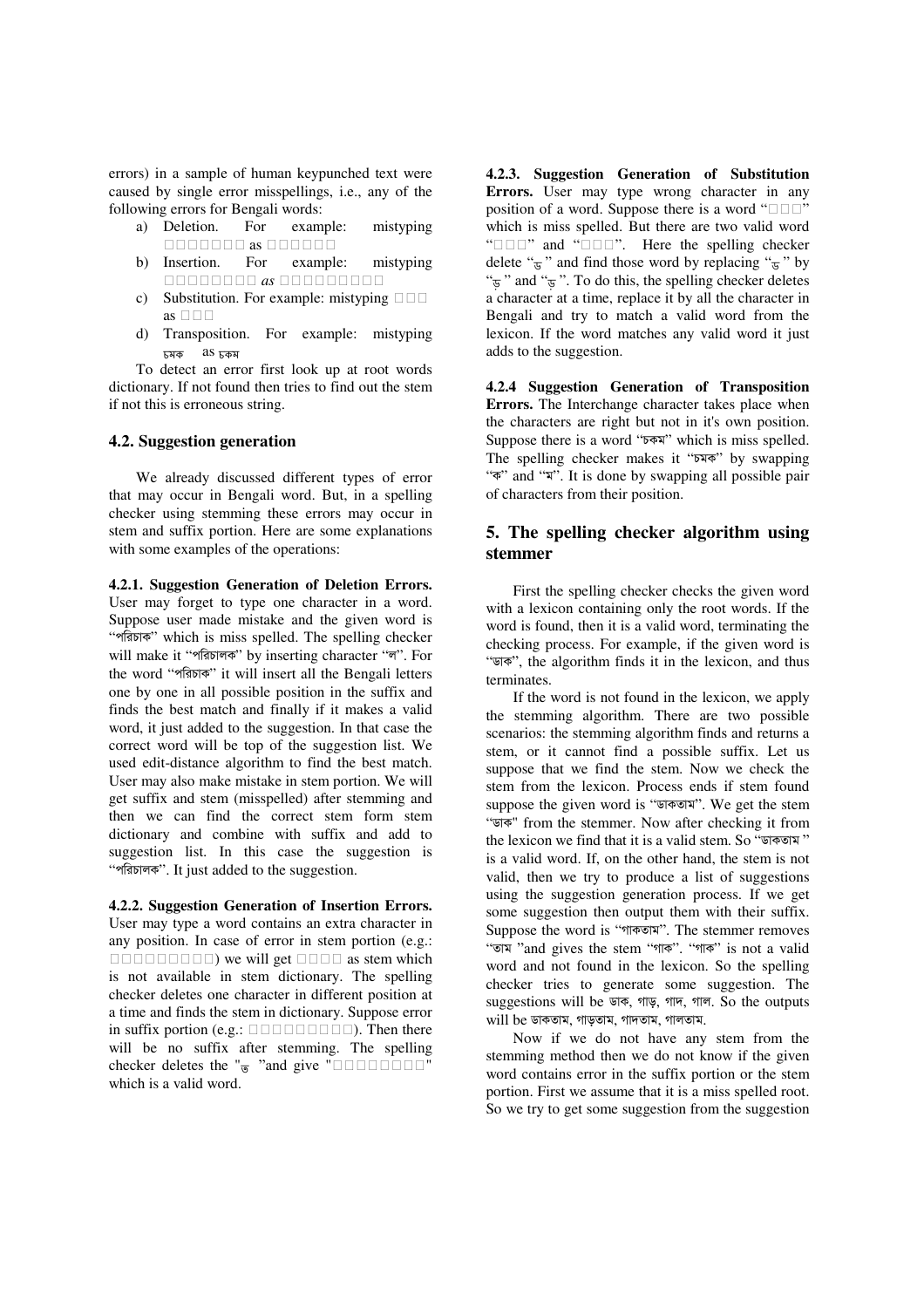generation process. If we get any suggestion then the given word is misspelled and we give it to output. Now if we do not have any suggestion then we try to get probable stem list with their suffixes from modified stemming method. Modified stemming process end if, no suffix found. Here the word is a miss spelled word and the spelling checker cannot provide any suggestion. Now if the modified stemming method can provide some suggestion (stem and suffix list). We check each stem from the lexicon. If valid then give output. Suppose the word is "ডাকতাব". The modified stemmer returns two pair of stem and suffix. (Stem: ডাকতা Suffix: ব) and (stem: Suffix: ). We the first pair we cannot find any thing. We output second pair because "Tow" is a valid root.



**Fig 1: Flow chart of Spelling Check Algorithm** 

Otherwise we try to get suggestion from the suggestion generation process. If any suggestion is found then give it output with the corresponding stem.

The flow charts of Spelling checker are given on Figure 1.

## **6. Evaluation**

We noted certain parameters that should be considered during the evaluation of spelling checkers for isolated-word error correction [28]. These are:

- lexicon size.
- test set size,
- correction accuracy for single error misspellings,
- correction accuracy for multi-error misspellings, and
- type of errors handled (phonetic, typographical, OCR generated etc.);

Another paper on Bengali spelling checker [29] also considers these parameters for evaluation of spelling checkers. We are also considering these parameters to evaluate our spelling checker.

*Lexicon size***:** Our lexicon contains 600 root word and 100 suffixes.

*Test set size*: We tested our spelling checker with 13,000 words that list the most common single and multiple word mistakes in Bengali [19].

*Correction accuracy for single error misspellings*: 90.8%.

*Correction accuracy for multi-error misspellings*: Not good as single error correction, it's close to 67%. But it does over generate few suggestions.

*Type of errors handled (phonetic, typographical, OCR generated etc.):* we are not considering these.

## **7. Conclusion**

We present a light weight stemmer for Bengali, and show its application and evaluation in a spelling checker. A modified stemmer customized for a spelling checker application showed significant improvement in the spelling checker's performance. This leads us to believe this stemming algorithm will prove to be beneficial for other information retrieval applications for Bengali. We should note that the proposed stemming algorithm is primarily for handling inflections – it does not handle derivational suffixes, for which one would need a proper morphological analyzer. Reducing derivationally related terms to the same stem would lead to overconflation in some cases, potentially affecting the precision of information retrieval applications, other than spelling checkers.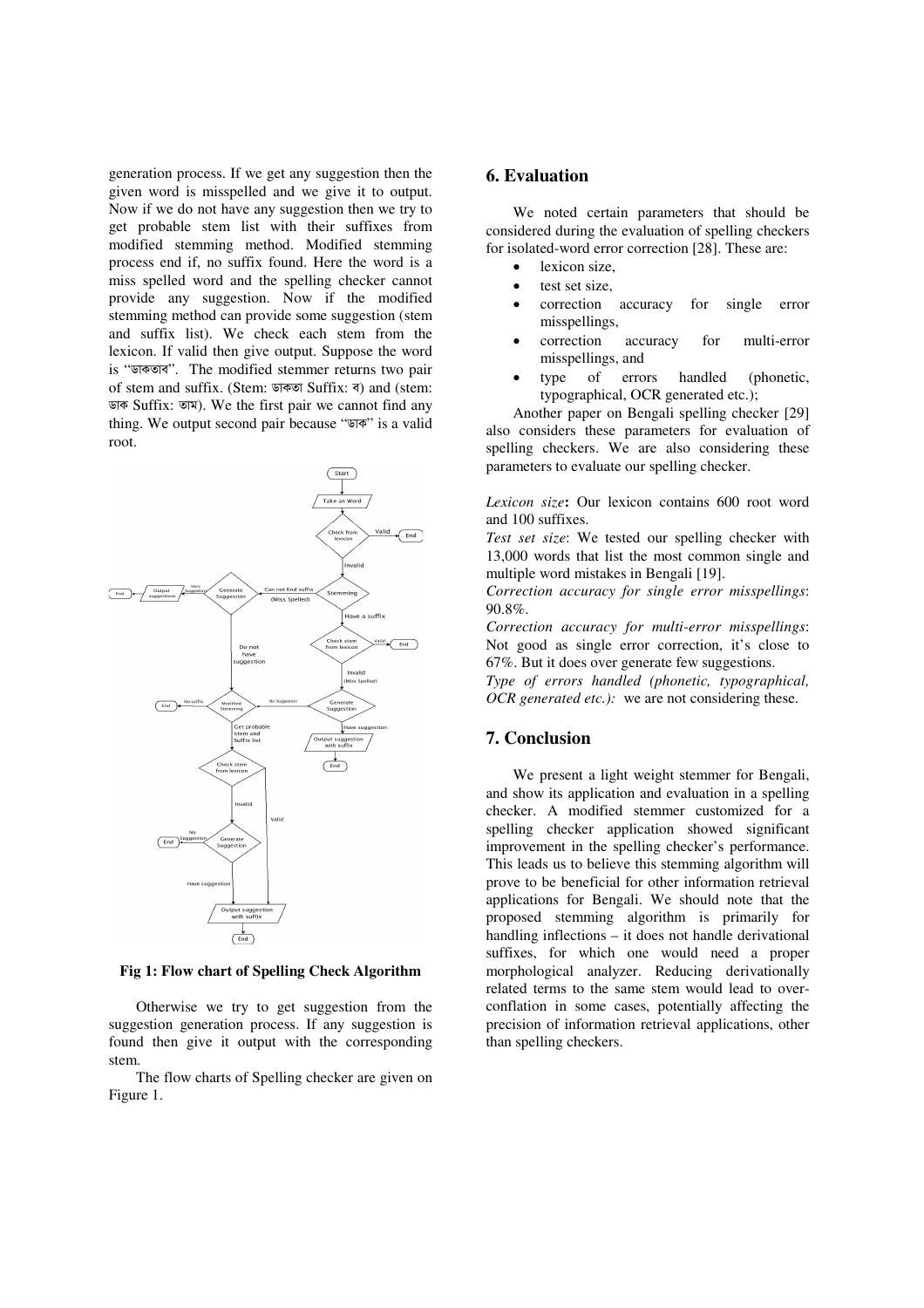## **8. Direction for Future Work**

The proposed algorithm has been evaluated only using a spelling checker, but not with other information retrieval applications search as a search engine. More extensive evaluations will provide the statistical information needed to manage the suffix list, which in turn will determine the tradeoff between under-stemming and over-stemming. An obvious enhancement is to handle prefixes as well. Bengali has a small number of prefixes, which also happen to be frequently used. It is quite reasonable to extend the algorithm to support these prefixes. It would also be instructive to apply this algorithm to Bengali's sister languages such as Assamese and Oriya.

#### **9. Acknowledgement**

This work has been supported in part by the PAN Localization Project (www.panl10n.net), grant from the International Development Research Center, Ottawa, Canada, administrated through Center for Research in Urdu Language Processing, National University of Computer and Emerging Sciences, Pakistan. We would also like to thank Arnab Zaheen, Kamrul Hayder, Naira Khan and other members of our research group.

#### **10. References**

[1] W. Frakes and R. Baeza-Yates, eds, "*Information Retrieval: Data Structures and Algorithms*", Prentice-Hall, 1992.

[2] W. Kraaij and R. Pohlman, *"Viewing Stemming as Recall Enhancement"*, In the *Proceedings of the 19th Annual International ACM SIGIR Conference on Research and Development in Information Retrieval*, 1996, pp. 40–48.

[3] A.Pirkola, "A. Morphological typology of languages for IR", *Journal of Documentation, 57 (3)*, 2001, pp. 330-348.

[4] M. Popovic and P.Willett, "The effectiveness of stemming for natural-language access to Slovene textual data", *JASIS, 43 (5)*, 1992, pp. 384-390.

[5] M.F. Porter, "*An algorithm for suffix stripping*", Program, 14(3) 1980, pp. 130−137.

[6] C.J. van Rijsbergen, S.E. Robertson and M.F. Porter, "New models in probabilistic information retrieval", *British Library Research and Development Report, no. 5587*, 1980.

[7] C.D. Paice, "An evaluation method for stemming algorithms", In the *Proceedings of the 17th annual international ACM SIGIR conference on Research and development in information retrieval*, 1990, pp. 42 – 50.

[8] J.B.Lovins, "Development of a stemming algorithm", *Mechanical Translation and Computational Linguistics 11*, 1968, pp. 22-31. [9] J. Dawson, "Suffix removal and word conflation", *ALLCbulletin, 2(3)*, 1974, pp. 33– 46.

[10] R. Krovetz, "Viewing morphology as an inference process", In Proceedings of the *16 Annual International ACM SIGIR Conference on Research and Development in Information Retrieval*, 1993, pp. 191-202.

[11] S.Y. Tai, C.S. Ong, and N.A. Abdullah, "On designing an automated Malaysian stemmer for the Malay language", (Poster) In the *Proceedings of the fifth international workshop on information retrieval with Asian languages*, Hong Kong, 2000, pp. 207-208.

[12] M. Greengrass, A.M. Robertson, S. Robyn, and Willett, "Processing morphological variants in searches of Latin text", *Information research news, 6 (4)*, 1996, pp. 2-5.

[13] V. Berlian, S.N. Vega, and S. Bressan, "Indexing the Indonesian web: Language identification and miscellaneous issues", In the *Tenth International World Wide Web Conference*, Hong Kong. 2001.

[14] J. Carlberger, H. Dalianis, M. Hassel, and O. Knutsson, "Improving precision in information retrieval for Swedish using stemming", In the *Proceedings of NODALIDA '01 - 13th Nordic conference on computational linguistics*, Uppsala, Sweden, 2001.

[15] W. Kraaij and R. Pohlmann, "Viewing stemming as recall enhancement"*,* In the *Proceedings of ACM SIGIR96*, 1996, pp. 40-48.